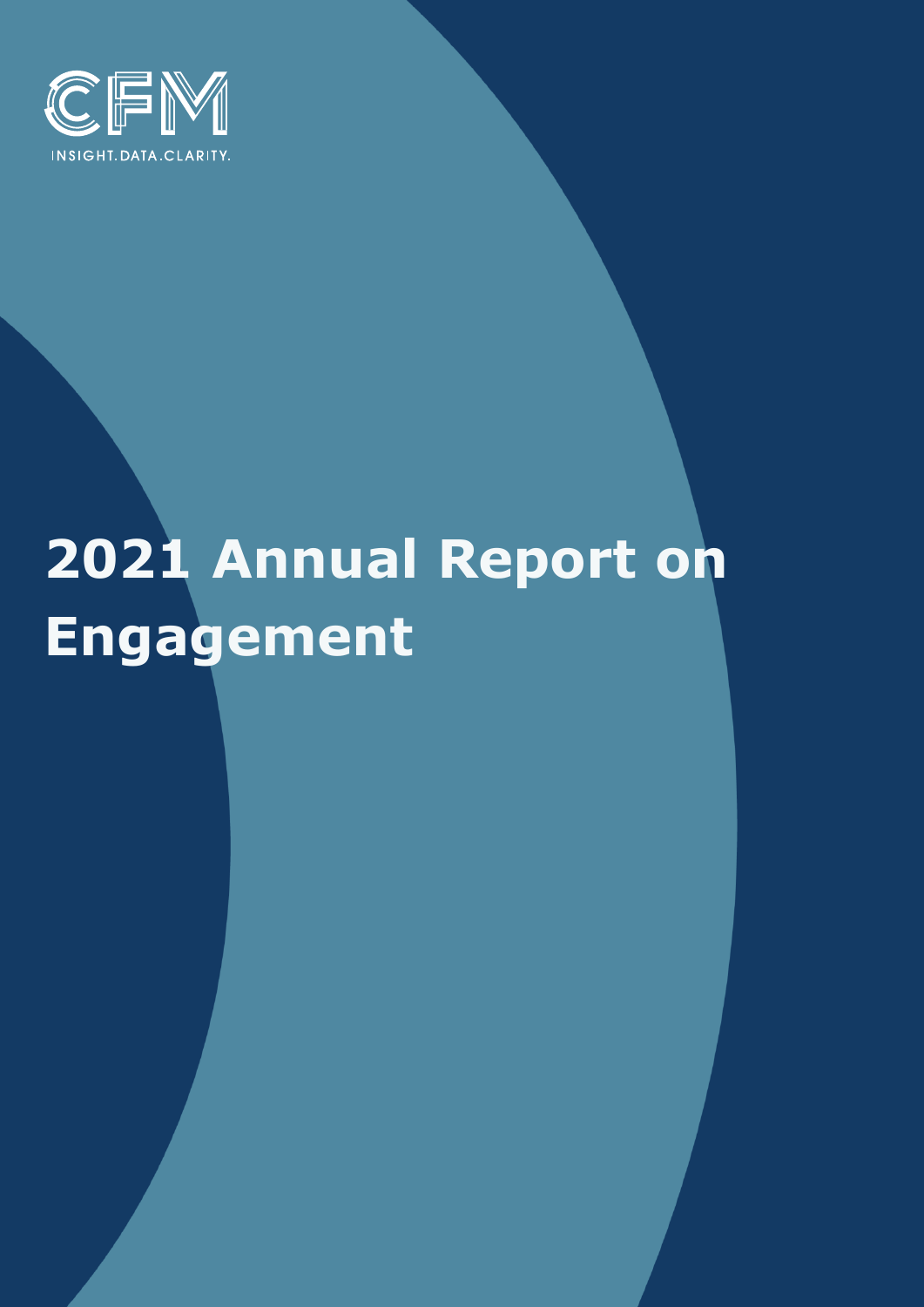# Contents

| $\mathcal{P}$ |  |
|---------------|--|
|               |  |
|               |  |
|               |  |
|               |  |
|               |  |

# <span id="page-1-0"></span>**GLOSSARY OF TERMS**

| <b>CFM or the Firm</b> | Collectively, the Capital Fund Management group of companies                                                                                                                                                                                                            |
|------------------------|-------------------------------------------------------------------------------------------------------------------------------------------------------------------------------------------------------------------------------------------------------------------------|
| <b>Client</b>          | A fund, mandate or account managed or advised by a CFM entity, where CFM has<br>authority to vote proxies.                                                                                                                                                              |
| <b>ESG</b>             | Environmental, Social and Governance factors refers to three families of factors,<br>scores or criteria, depending on the context, used to evaluate companies'<br>behavior and impact in relation to their significant stakeholders and efforts with<br>sustainability. |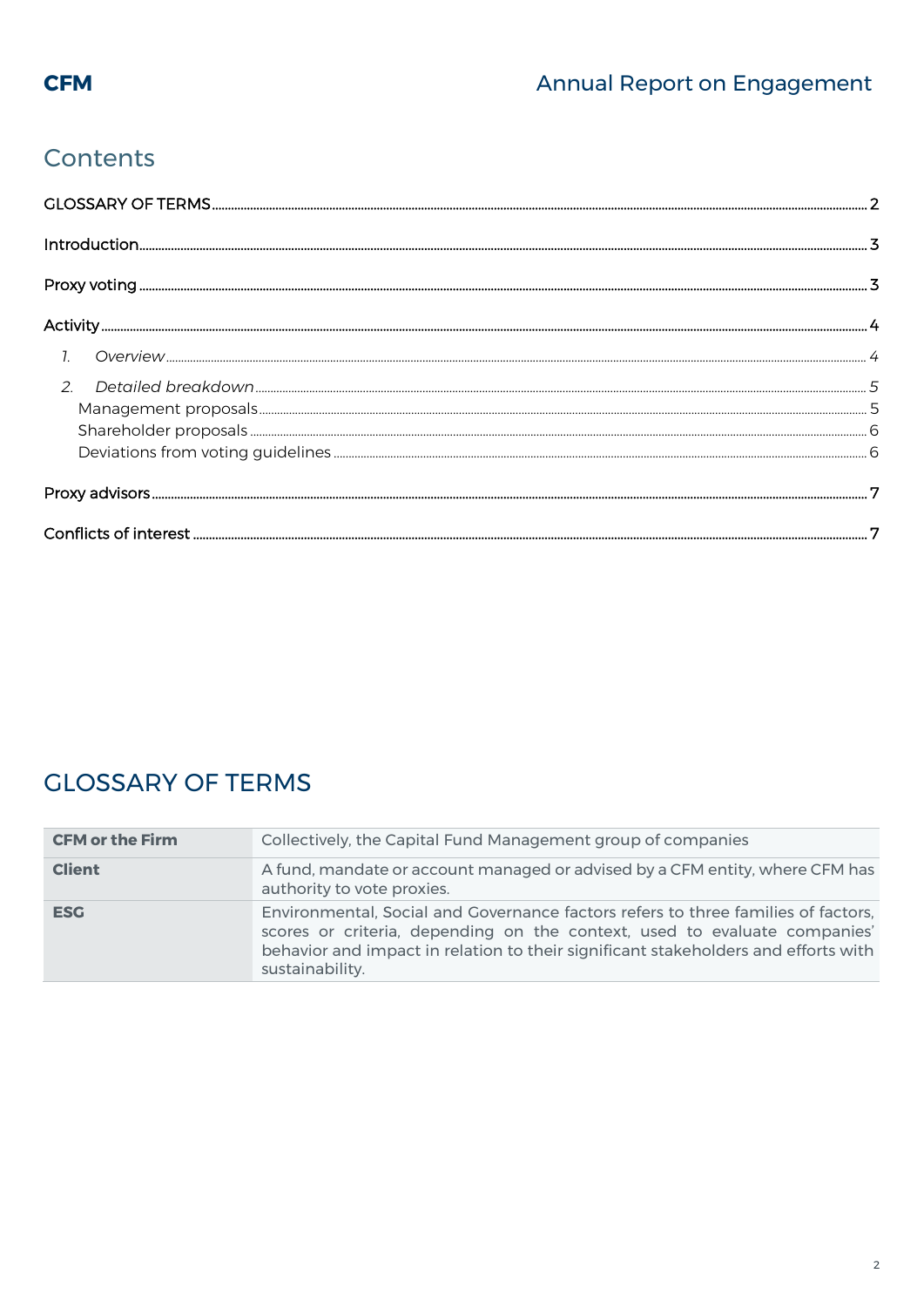# <span id="page-2-0"></span>Introduction

CFM acknowledges that positioning, voting and engaging activities may produce a societal impact, however small. In accordance with its duty to act in the best interests of its Clients and its adherence to the Principles for Responsible Investment, the Firm is committed to integrating material ESG criteria in its investment processes with a view to enhance returns and/or mitigate risks. CFM believes that, if proper attention is paid to core and dynamic financial materiality, ESG integration is not a distraction, rather a compass to be used alongside its mandate to seek solid risk adjusted performance, as markets are more and more aware of the increasing probabilities that externalities will one way or another, over time, find their way into the price discovery mechanism.

This report covers our voting and engagement activities during 2021. It sets out key figures and commentary on these activities.

This report has been written in accordance with the requirements of Directive (EU) 2017/828 and its implementing measures (together, the "Shareholder Rights Directive II"). The Shareholder Rights Directive II technically only applies to issuers based in the EU or listed in the EU, we have, however, for completeness also included in this report voting activity related to issuers based outside the EU.

## <span id="page-2-1"></span>Proxy voting

CFM votes by proxy in all shareholder meetings that it is notified of, using a third-party proxy voting adviser (the "Proxy Agent"), except when Clients' holdings in an issuer are immaterial. CFM will generally vote by proxy in line with recommendations of the Proxy Agent. To this end, CFM has subscribed to the Proxy Agent's ESG Guidelines and has verified, based on general guidelines and principles, that it rather systematically supports shareholder motions that demand more transparency from companies in terms of strategy for climate change and handling of related risks, in terms of lobbying money being spent on climate change related initiatives, and in terms of linking management remuneration to achieving ESG related targets. For position above a certain size, for ballots relating to particularly sensitive topics, CFM will furthermore from time to time verify that the Proxy Agent's recommendation fits its Clients' best interest.

#### Workflow

- $\blacktriangleright$  The Proxy Agent receives daily data on the long positions where Clients have title interest and that may thus be voted for proxies;
- $\blacktriangleright$  The Proxy Agent identifies, where the Clients have a material position, the general meetings and the issues that may be voted and issues voting recommendations;
- Having opted for the ESG service of the Proxy Agent, the Firm also receives ESG based recommendations;
- ▶ CFM checks that certain of the ESG based proxy voting recommendations are in line with the Firm's ESG convictions. Such recommendations are checked manually on a monthly basis and are modified in line with the Firm's ESG convictions if required; and
- $\blacktriangleright$  Except for any issues identified in the previous step, the Firm votes proxies in line with the recommendations of the Proxy Agent;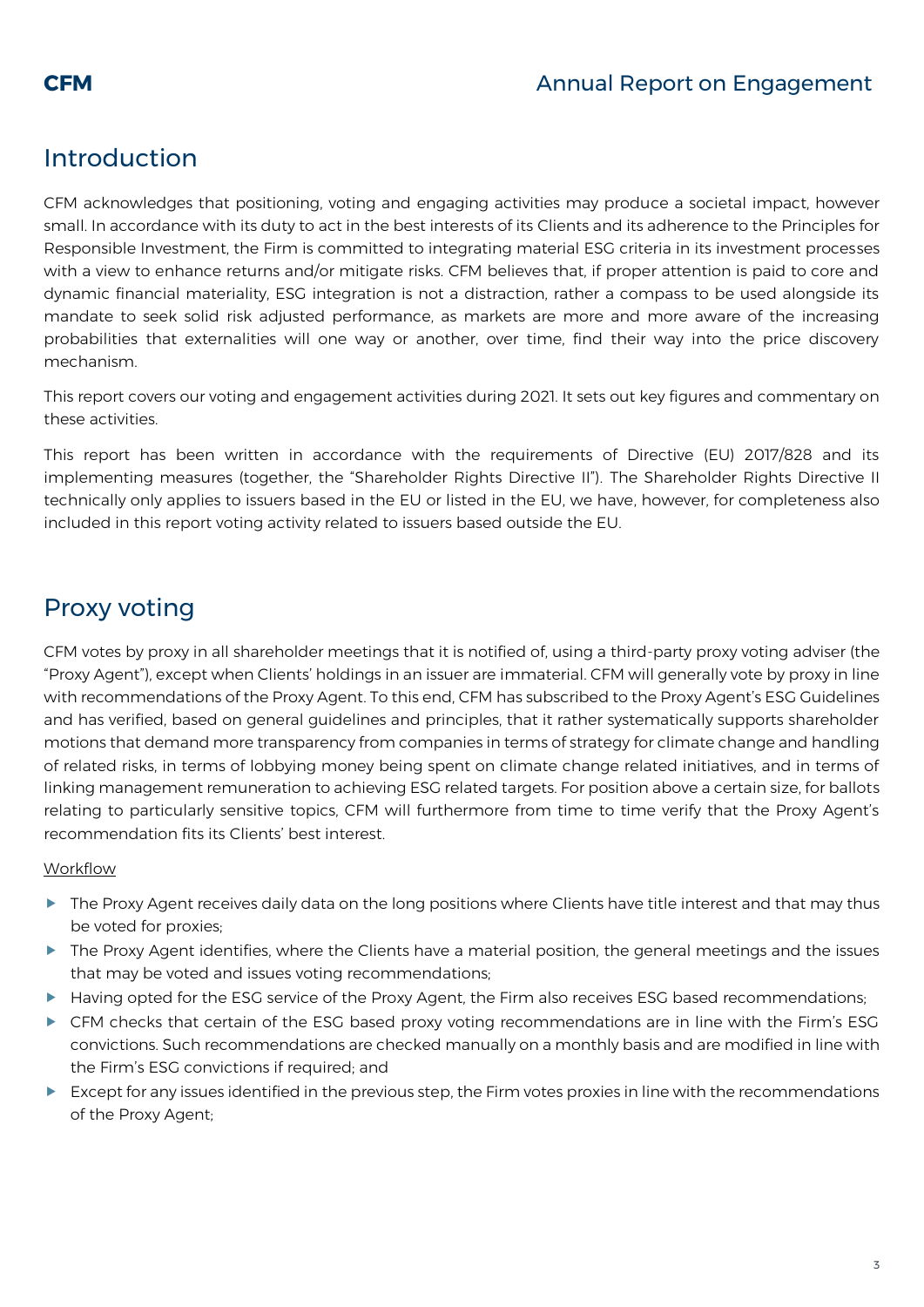

This workflow is summarized by the diagram below:

# <span id="page-3-0"></span>Activity

#### <span id="page-3-1"></span>**1. Overview**

In 2021, CFM funds voted for 303 meetings out of a total of 1,627. This represents 3,313 ballots in total.

On these ballots:

- ▶ CFM funds voted 749 ballots (23 per cent);
- ▶ CFM funds did not vote for 2,564 ballots (77 per cent) From 1/1/2021 to 12/31/2021

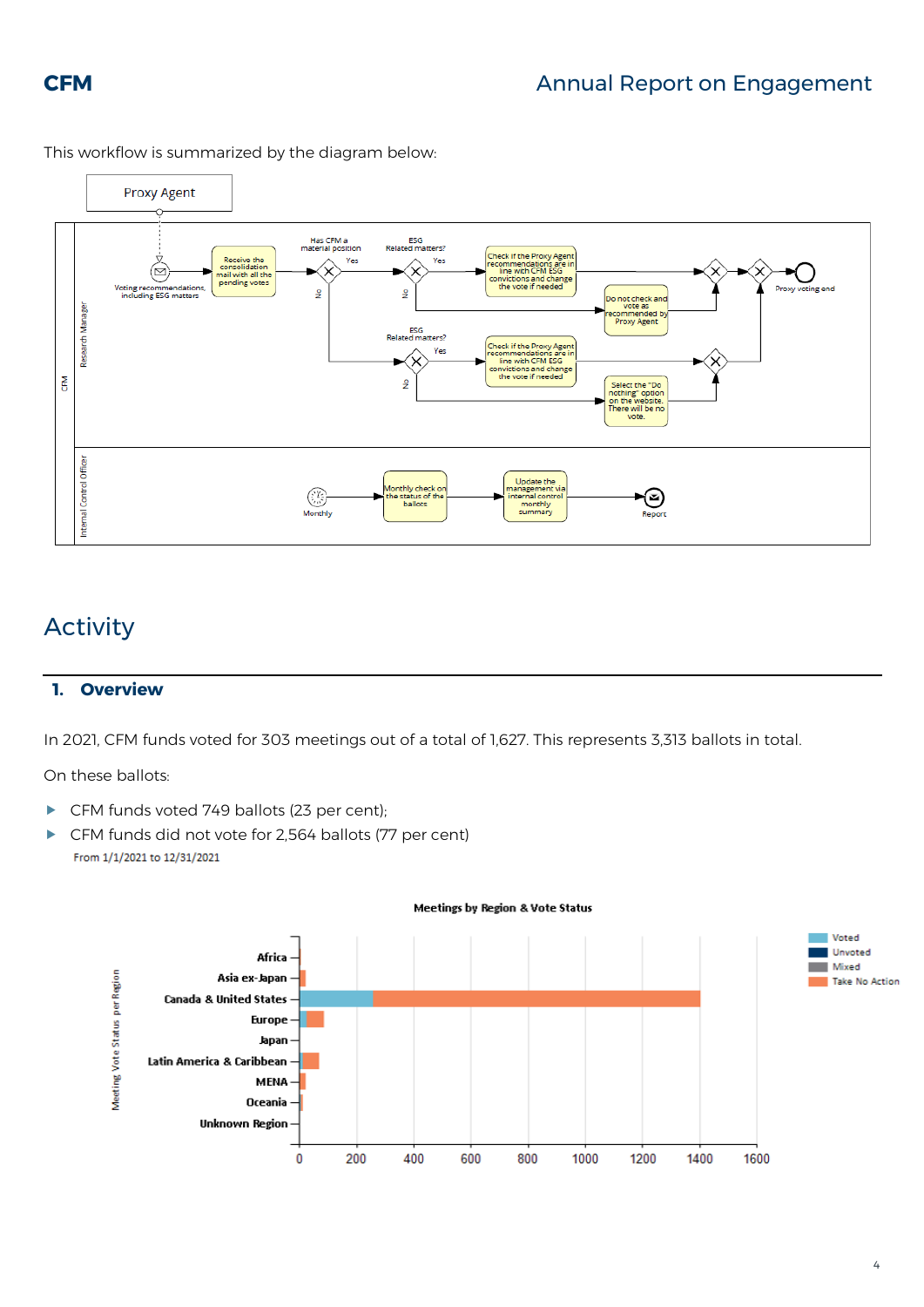The higher number of meetings for issuers based in North America compared with issuers based in other regions stems primarily from exposures to issuers outside North America being through instruments that do not grant voting rights at meetings.

Meetings with the status "take no action" are events where Clients' holdings in an issuer were immaterial and thus not voted.

#### <span id="page-4-0"></span>**2. Detailed breakdown**

#### <span id="page-4-1"></span>**Management proposals**

Of a total of 14,700 management proposals, we voted against management on 494 items (3 per cent) and supported management on 2,721 items (19 per cent). The funds took no action on 11,473 proposals.



We voted against management on resolutions that related primarily to:

- Election of Directors (2 per cent),
- Executive remuneration (1 per cent), and
- ▶ Routine issues such as ratification of auditors (1 per cent).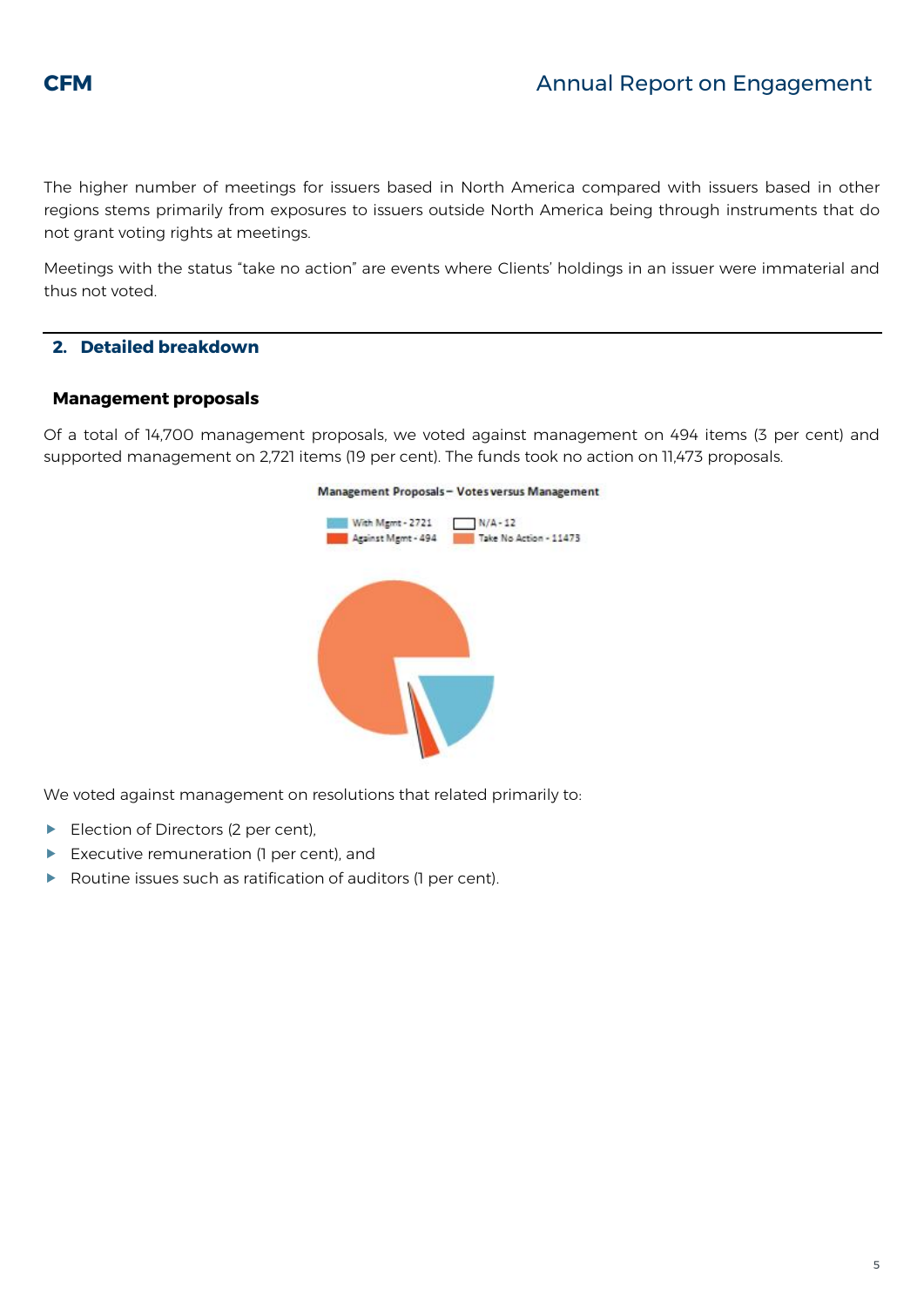### **CFM CFM Annual Report on Engagement**



#### <span id="page-5-0"></span>**Shareholder proposals**

For meetings we participated in, we supported 125 shareholder resolutions out of 164 proposals (i.e. 66 per cent). The main categories of shareholder resolutions we supported related to social topics such as proposals regarding reviewing political spending or lobbying (34 per cent), governance such as requests for an independent board chairman/separation of Chair and CEO (26% per cent), and other environmental resolutions related for instance to the review of reporting and reducing greenhouse gas emissions (10 per cent).



#### <span id="page-5-1"></span>**Deviations from voting guidelines**

<span id="page-5-2"></span>In 2021, we deviated on two occasions from our voting guidelines regarding two shareholders proposals in the Alphabet Inc. annual meeting.